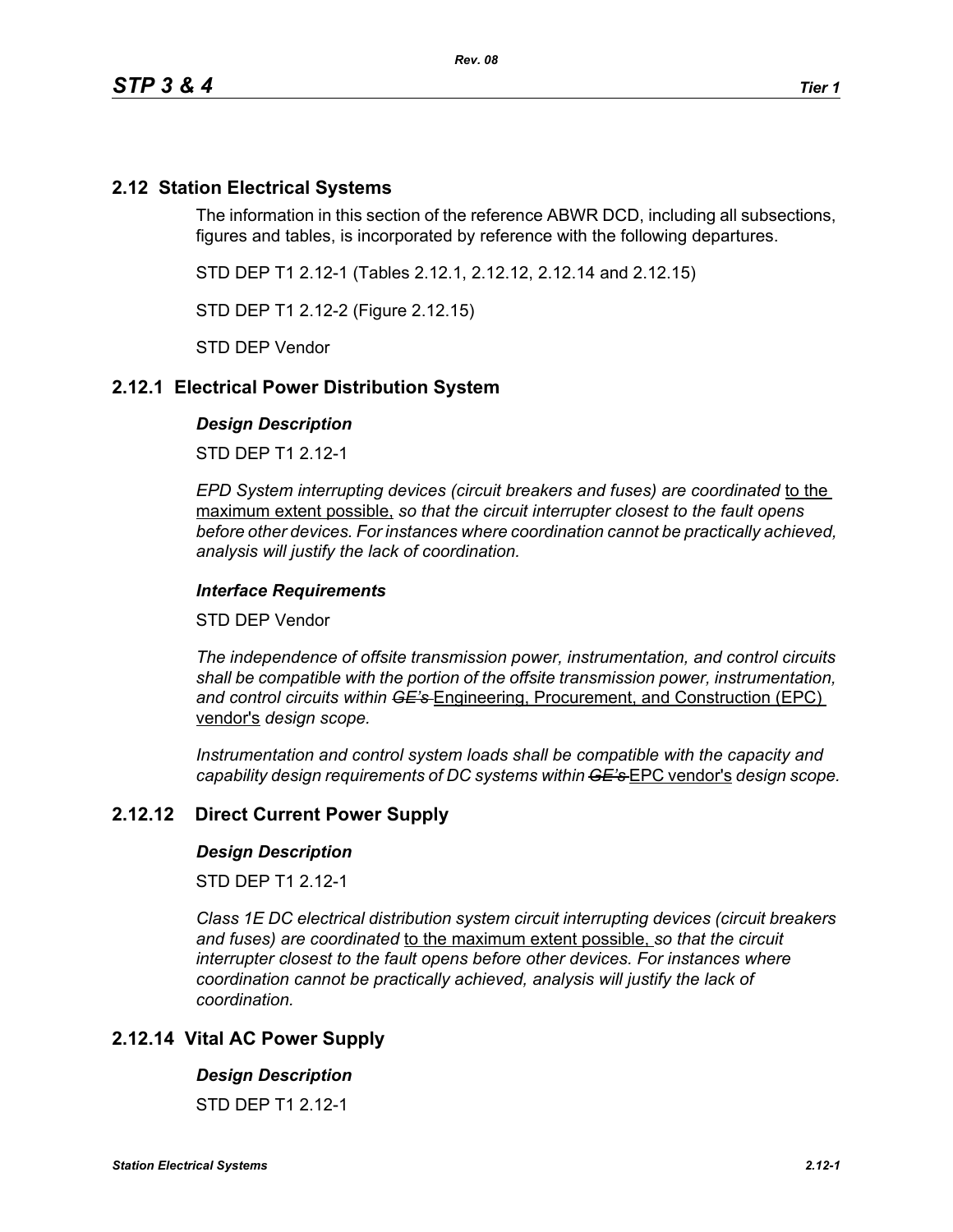*Class 1E Vital AC Power Supply system interrupting devices (circuit breakers and fuses) are coordinated* to the maximum extent possible, *so that the circuit interrupter closest to the fault opens before other devices. For instances where coordination cannot be practically achieved, analysis will justify the lack of coordination.*

# **2.12.15 Instrument and Control Power Supply**

## *Design Description*

STD DFP T1 2 12-2

*The Class 1E Instrument and Control Power Supply consists of three* four *divisions (Division I, II, and III,* and IV*) of interruptible power supplies with their respective distribution panels. Each Class 1E power supply provides interruptible, regulated AC power to Class 1E circuits which do not require continuity of power during a loss of preferred power (LOPP).*

STD DEP T1 2.12-1

*Class 1E Instrument and Control Power Supply system interrupting devices (circuit breakers and fuses) are coordinated* to the maximum extent possible, *so that the circuit interrupter closest to the fault opens before other devices. For instances where coordination cannot be practically achieved, analysis will justify the lack of coordination.*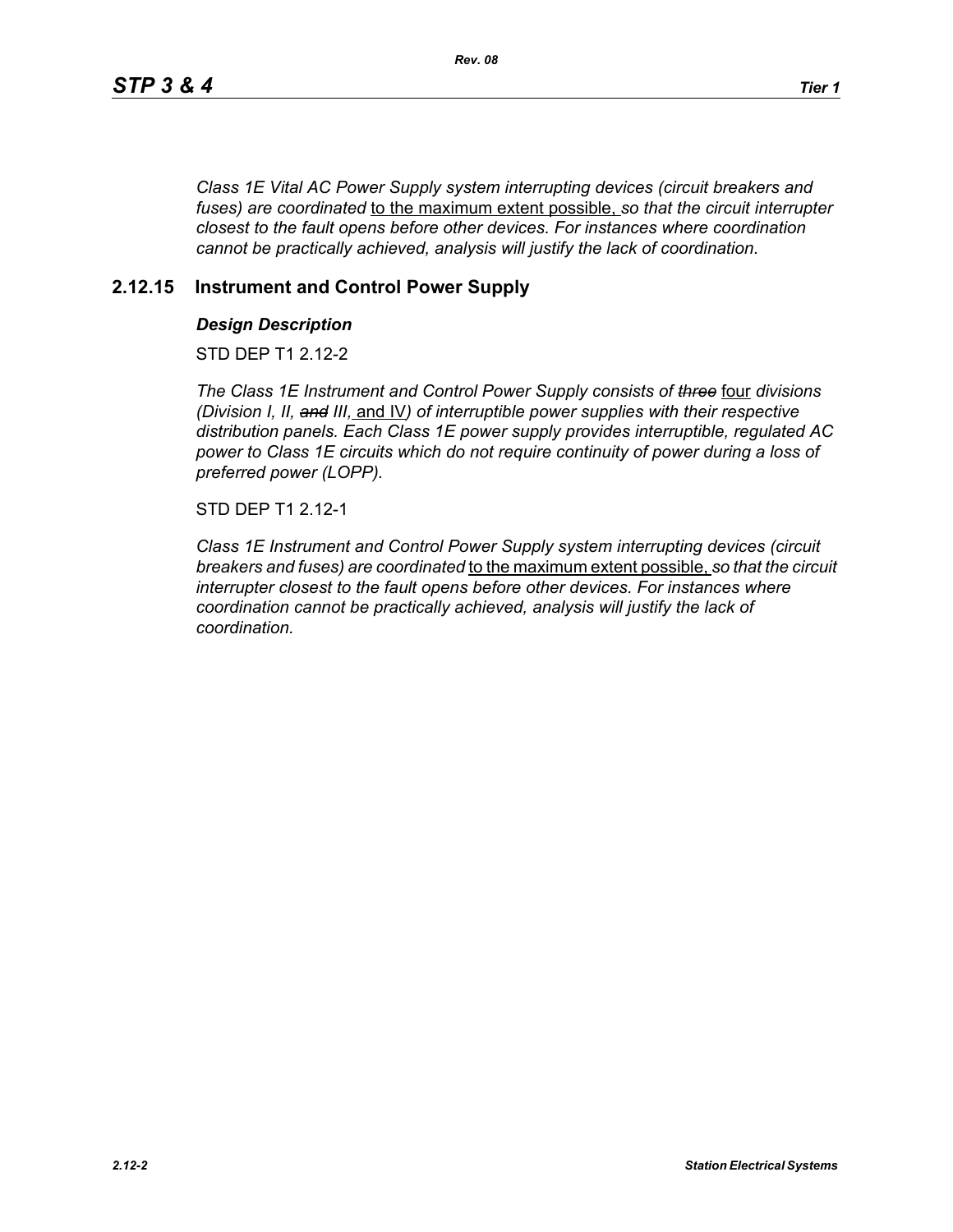| <b>Inspections, Tests, Analyses and Acceptance Criteria</b><br><b>Design Commitment</b><br><b>Inspections, Tests, Analyses</b><br><b>Acceptance Criteria</b>                                                  |                                                                                                                                                  |                                                                                                                                                                                                                                                                                                                                   |  |  |  |  |  |
|---------------------------------------------------------------------------------------------------------------------------------------------------------------------------------------------------------------|--------------------------------------------------------------------------------------------------------------------------------------------------|-----------------------------------------------------------------------------------------------------------------------------------------------------------------------------------------------------------------------------------------------------------------------------------------------------------------------------------|--|--|--|--|--|
| 11. EPD System interrupting devices (circuit<br>breakers and fuses) are coordinated to the<br>maximum extent possible, so that the<br>circuit interrupter closest to the fault opens<br>before other devices. | 11. Analyses for the as-built EPD System to<br>determine circuit interrupting device<br>coordination will be performed.                          | 11. Analyses for the as-built EPD System exist<br>and conclude that, to the maximum<br>extent possible, the analyzed circuit<br>interrupter closest to the fault will open<br>before other devices. For instances where<br>coordination cannot be practically<br>achieved, the analysis will justify the lack of<br>coordination. |  |  |  |  |  |
| 22. The EPD System supplies an operating<br>voltage at the terminals of the Class 1E<br>utilization equipment that is within the<br>utilization equipment's voltage tolerance<br>limits.                      | $\overline{22}$ .<br>a. Analyses for the as-built EPD System<br>to determine voltage drops will be<br>performed.                                 | $\overline{22}$ .<br>a. Analyses for the as-built EPD System<br>exist and conclude that the analyzed<br>operating voltage supplied at the<br>terminals of the Class 1E utilization<br>equipment is within the utilization<br>equipment's voltage tolerance limits,<br>as determined by their nameplate<br>ratings.                |  |  |  |  |  |
|                                                                                                                                                                                                               | b. Tests of the as-built Class 1E EPD<br>System will be conducted by operating<br>connected Class 1E loads at their<br>analyzed minimum voltage. | b. Connected Class 1E loads operate at<br>their analyzed minimum voltage, as<br>determined by the voltage drop-<br>analyses.                                                                                                                                                                                                      |  |  |  |  |  |
|                                                                                                                                                                                                               | b. Type tests at manufacturer's shop<br>will be performed for the operating<br>voltage range of the Class 1E<br>electrical equipment.            | b. Manufacturer's type test reports<br>exist and conclude that the<br>operating range is within the tested<br>voltage range for the Class 1E<br>electrical equipment.                                                                                                                                                             |  |  |  |  |  |

*STP 3 & 4*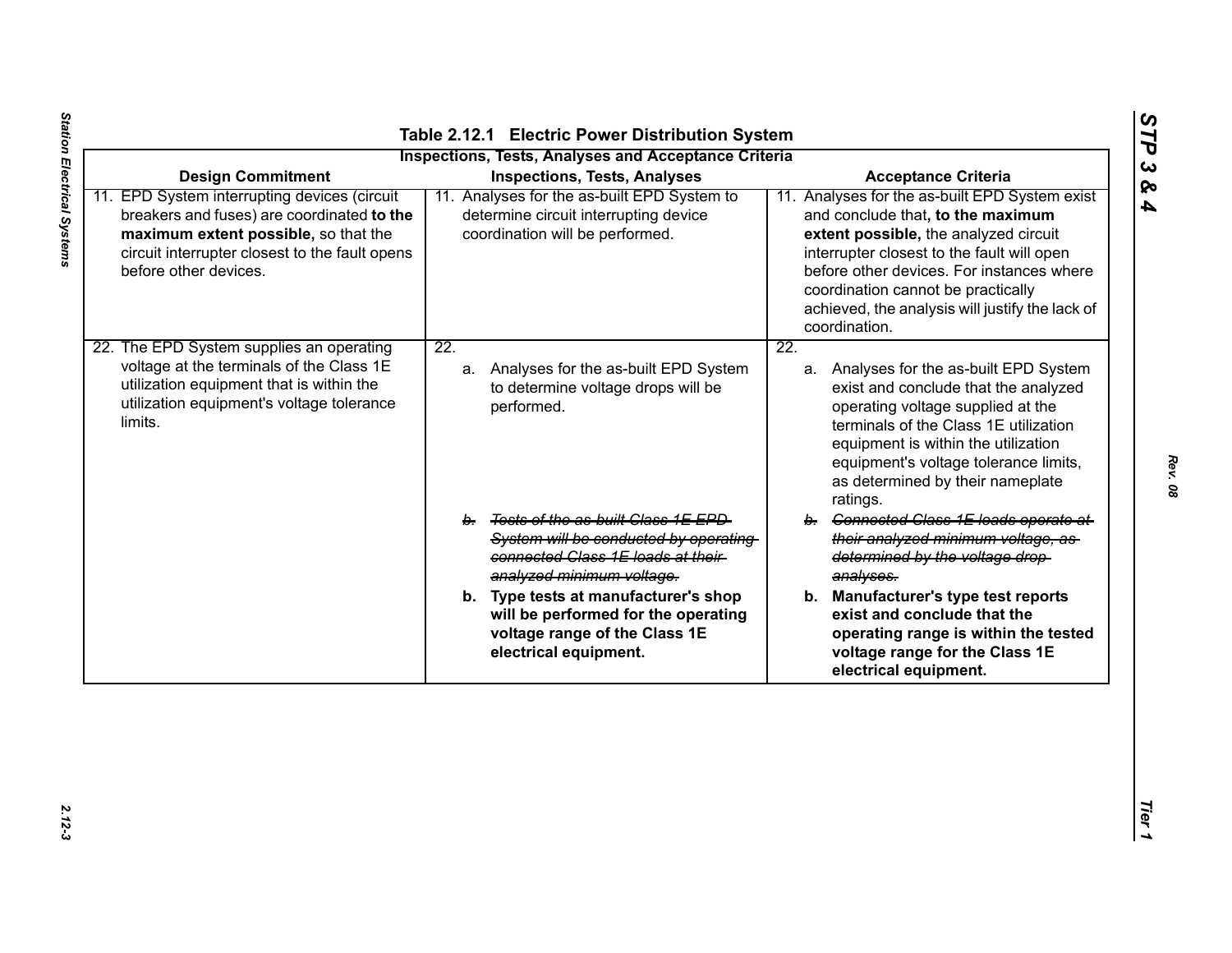| <b>Design Commitment</b><br><b>Inspections, Tests, Analyses</b><br><b>Acceptance Criteria</b><br>c. System preoperational and Startup<br>c. The test voltages from<br>tests will be conducted of the as-<br>preoperational test reports are<br>built Class 1E EPD System.<br>analysis of the as-built Class 1E<br>EPD system. The results of<br>comparison conclude that the<br>available voltage is within the<br>equipment. | Table 2.12.1 Electric Power Distribution System (Continued)<br><b>Inspections, Tests, Analyses and Acceptance Criteria</b> |                                                                         |
|-------------------------------------------------------------------------------------------------------------------------------------------------------------------------------------------------------------------------------------------------------------------------------------------------------------------------------------------------------------------------------------------------------------------------------|----------------------------------------------------------------------------------------------------------------------------|-------------------------------------------------------------------------|
|                                                                                                                                                                                                                                                                                                                                                                                                                               |                                                                                                                            |                                                                         |
|                                                                                                                                                                                                                                                                                                                                                                                                                               |                                                                                                                            | compared against system voltage<br>operating range for the as-installed |
|                                                                                                                                                                                                                                                                                                                                                                                                                               |                                                                                                                            |                                                                         |
|                                                                                                                                                                                                                                                                                                                                                                                                                               |                                                                                                                            |                                                                         |
|                                                                                                                                                                                                                                                                                                                                                                                                                               |                                                                                                                            |                                                                         |
|                                                                                                                                                                                                                                                                                                                                                                                                                               |                                                                                                                            |                                                                         |
|                                                                                                                                                                                                                                                                                                                                                                                                                               |                                                                                                                            |                                                                         |
|                                                                                                                                                                                                                                                                                                                                                                                                                               |                                                                                                                            |                                                                         |
|                                                                                                                                                                                                                                                                                                                                                                                                                               |                                                                                                                            |                                                                         |
|                                                                                                                                                                                                                                                                                                                                                                                                                               |                                                                                                                            |                                                                         |
|                                                                                                                                                                                                                                                                                                                                                                                                                               |                                                                                                                            |                                                                         |

*2.12-4*

*STP 3 & 4*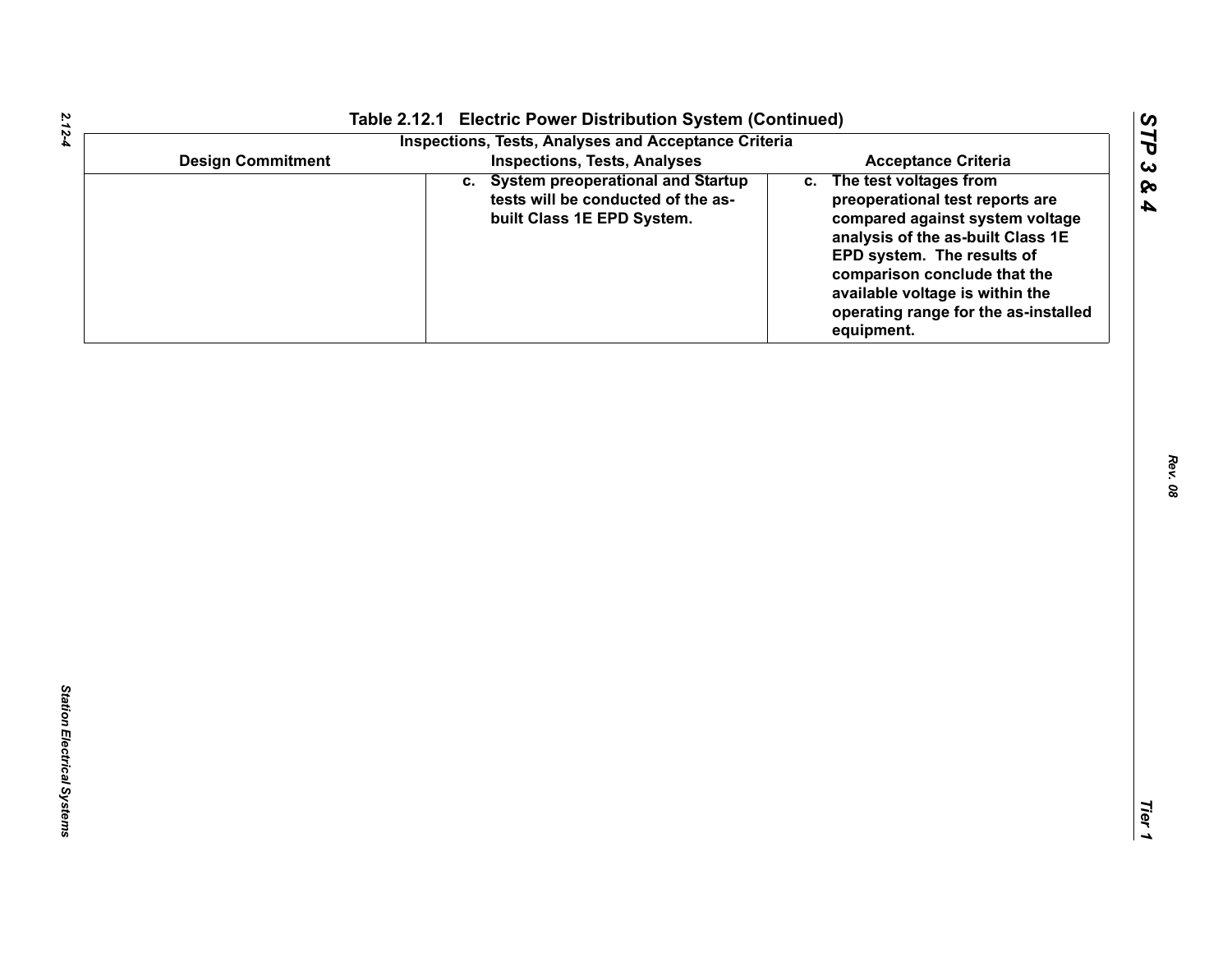| い  |
|----|
| ట  |
| Qς |
| A  |

| <b>Inspections, Tests, Analyses and Acceptance Criteria</b><br><b>Inspections, Tests, Analyses</b><br><b>Design Commitment</b><br><b>Acceptance Criteria</b><br>Class 1E DC electrical distribution<br>Analyses for the as-built Class 1E DC<br>Analyses for the as-built Class 1E DC<br>8.<br>8.<br>8.<br>electrical distribution system to<br>electrical distribution system circuit<br>system circuit interrupting devices (circuit<br>breakers and fuses) are coordinated to<br>determine circuit interrupting device<br>interrupting devices exist and conclude<br>the maximum extent possible, so that<br>coordination will be performed.<br>that, to the maximum extent possible,<br>the circuit interrupter closest to the fault<br>the analyzed circuit interrupter closest to<br>the fault will open before other devices.<br>opens before other devices. |
|---------------------------------------------------------------------------------------------------------------------------------------------------------------------------------------------------------------------------------------------------------------------------------------------------------------------------------------------------------------------------------------------------------------------------------------------------------------------------------------------------------------------------------------------------------------------------------------------------------------------------------------------------------------------------------------------------------------------------------------------------------------------------------------------------------------------------------------------------------------------|
|                                                                                                                                                                                                                                                                                                                                                                                                                                                                                                                                                                                                                                                                                                                                                                                                                                                                     |
|                                                                                                                                                                                                                                                                                                                                                                                                                                                                                                                                                                                                                                                                                                                                                                                                                                                                     |
| For instances where coordination cannot<br>be practically achieved, the analysis will<br>justify the lack of coordination.                                                                                                                                                                                                                                                                                                                                                                                                                                                                                                                                                                                                                                                                                                                                          |
|                                                                                                                                                                                                                                                                                                                                                                                                                                                                                                                                                                                                                                                                                                                                                                                                                                                                     |

Station Electrical Systems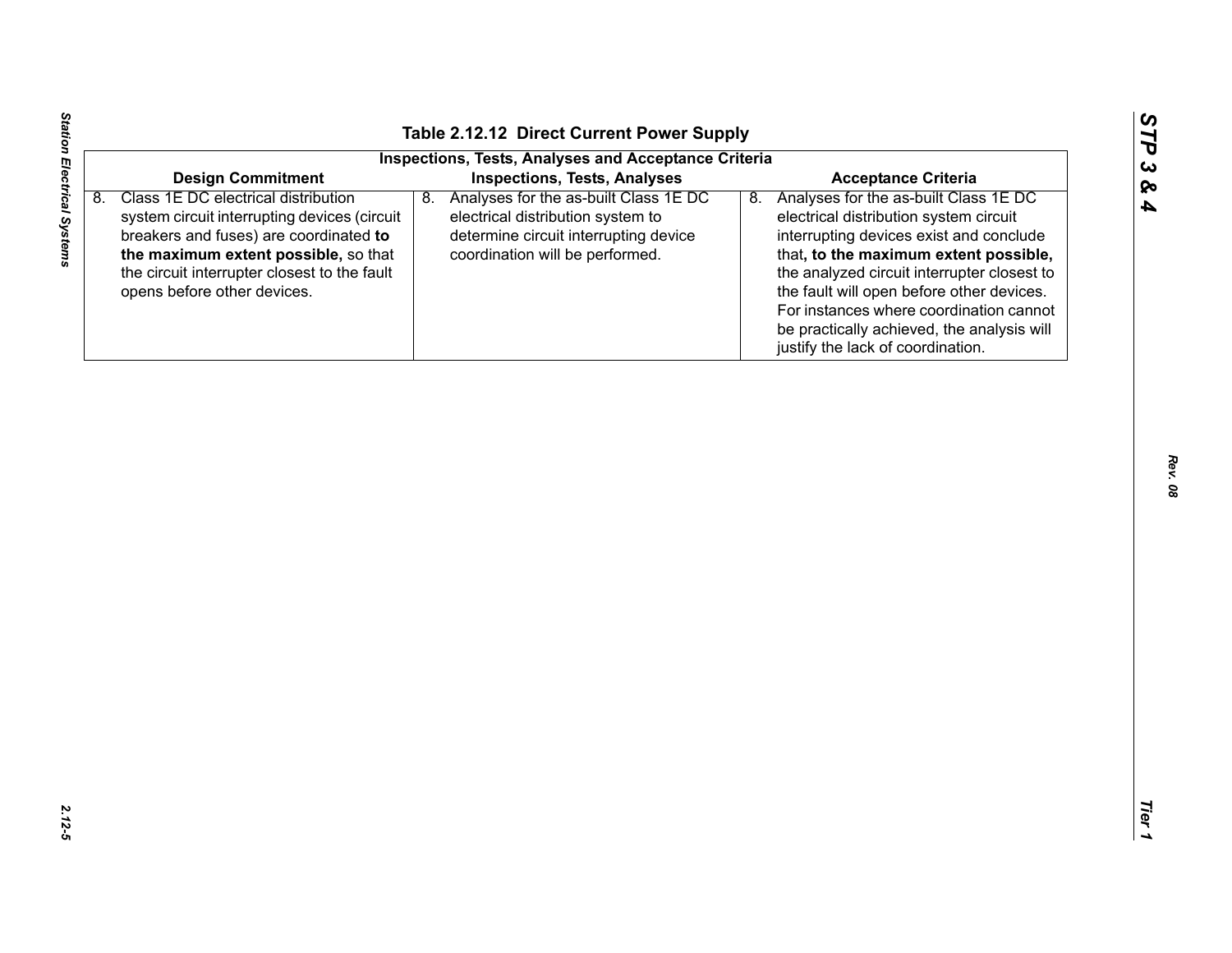*STP 3 & 4*

| <b>Design Commitment</b>                                                                                                                                                  | <b>Inspections, Tests, Analyses and Acceptance Criteria</b><br><b>Inspections, Tests, Analyses</b>                                                                                                                                                           | <b>Acceptance Criteria</b>                                                                                                                                                                                                                                                                                                       |
|---------------------------------------------------------------------------------------------------------------------------------------------------------------------------|--------------------------------------------------------------------------------------------------------------------------------------------------------------------------------------------------------------------------------------------------------------|----------------------------------------------------------------------------------------------------------------------------------------------------------------------------------------------------------------------------------------------------------------------------------------------------------------------------------|
| The Class 1E DC electrical distribution                                                                                                                                   | 11.                                                                                                                                                                                                                                                          | 11.                                                                                                                                                                                                                                                                                                                              |
| system supplies an operating voltage at<br>the terminals of the Class 1E utilization<br>equipment that is within the utilization<br>equipment's voltage tolerance limits. | a. Analyses for the as-built Class 1E<br>DC electrical distribution system to<br>determine system voltage drops will<br>be performed.                                                                                                                        | a. Analyses for the as-built Class 1E<br>DC electrical distribution system<br>exist and conclude that the analyzed<br>operating voltage supplied at the<br>terminals of the Class 1E utilization<br>equipment is within the utilization<br>equipment's voltage tolerance limits,<br>as determined by their nameplate<br>ratings. |
|                                                                                                                                                                           | b. Tests of the as-built Class 1E DC<br>system will be conducted by<br>operating connected Class 1E loads<br>at less than or equal to the minimum-<br>allowable battery voltage and at-<br>greater than or equal to the<br>maximum battery charging voltage. | b. Connected as-built Class 1E loads<br>operate at less than or equal to the<br>minimum allowable battery voltage<br>and at greater than or equal to the<br>maximum battery charging voltage.                                                                                                                                    |
|                                                                                                                                                                           | b. Type tests at manufacturer's shop<br>will be performed for the<br>operating voltage range of the<br>Class 1E DC electrical equipment.                                                                                                                     | b. Manufacturer's type test reports<br>exist and conclude that the<br>operating range is within the<br>tested voltage range for the Class<br>1E DC electrical equipment.                                                                                                                                                         |
|                                                                                                                                                                           | c. System preoperational tests will<br>be conducted on the as-built<br>Class 1E DC system.                                                                                                                                                                   | c. The test voltages from<br>preoperational test reports are<br>compared against system voltage<br>analysis of the as-built Class 1E<br>EPD system. The results of<br>comparison conclude that the<br>available voltage is within the<br>operating range for the as-<br>installed DC equipment.                                  |

*2.12-6*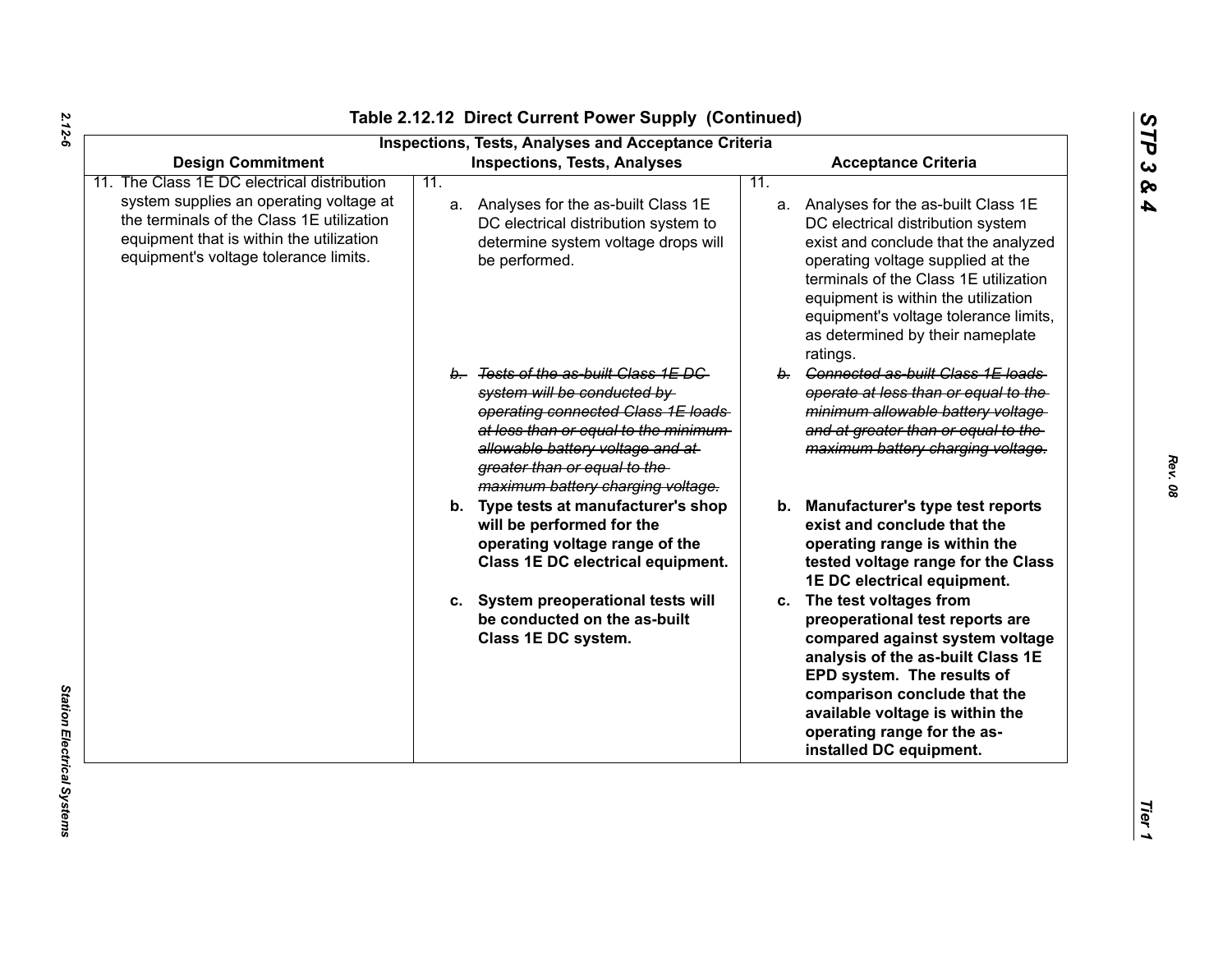| ທ                     |
|-----------------------|
| $\blacktriangleright$ |
| D                     |
| ట                     |
|                       |
| ∞                     |
| 4                     |
|                       |
|                       |

Station Electrical Systems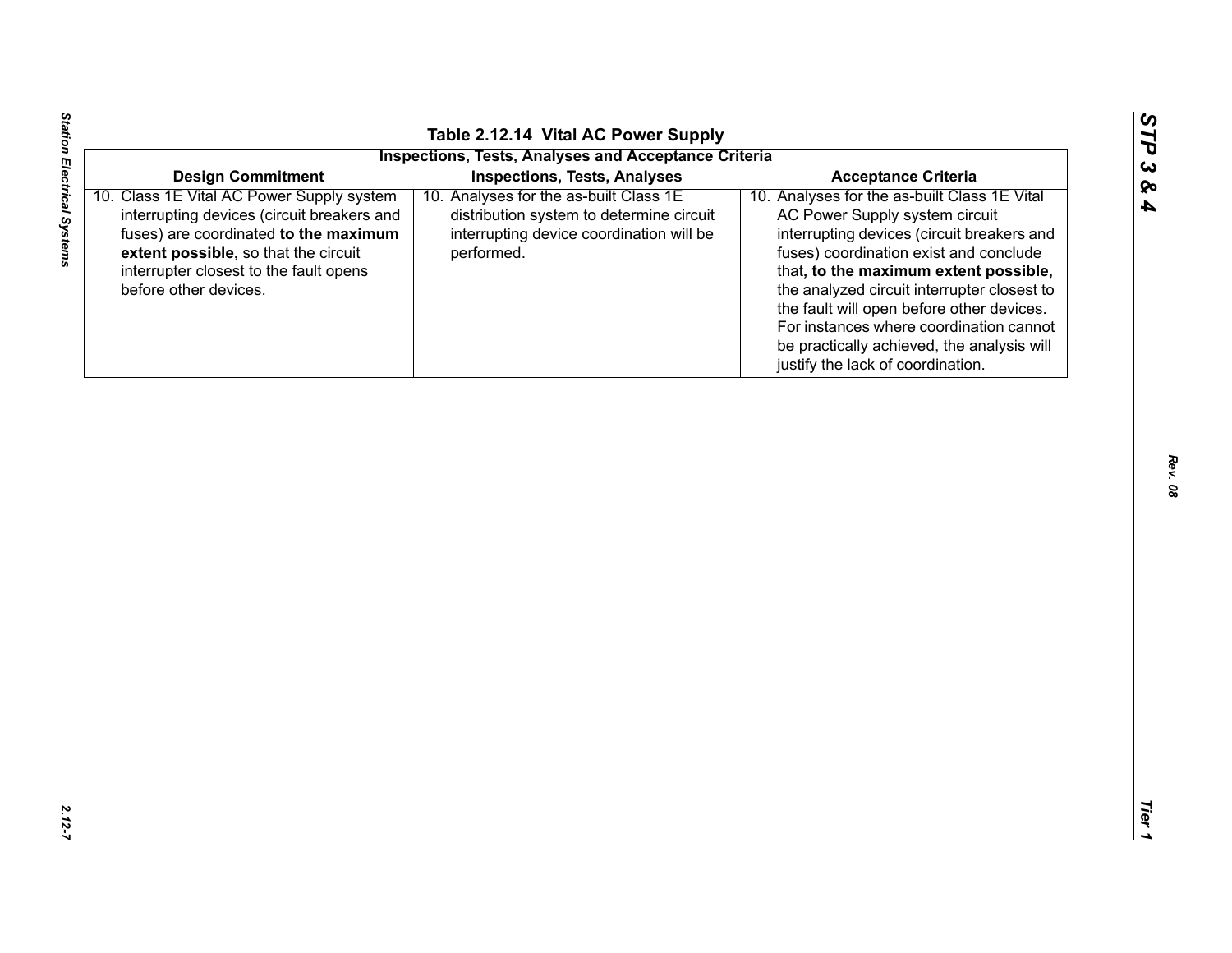*STP 3 & 4*